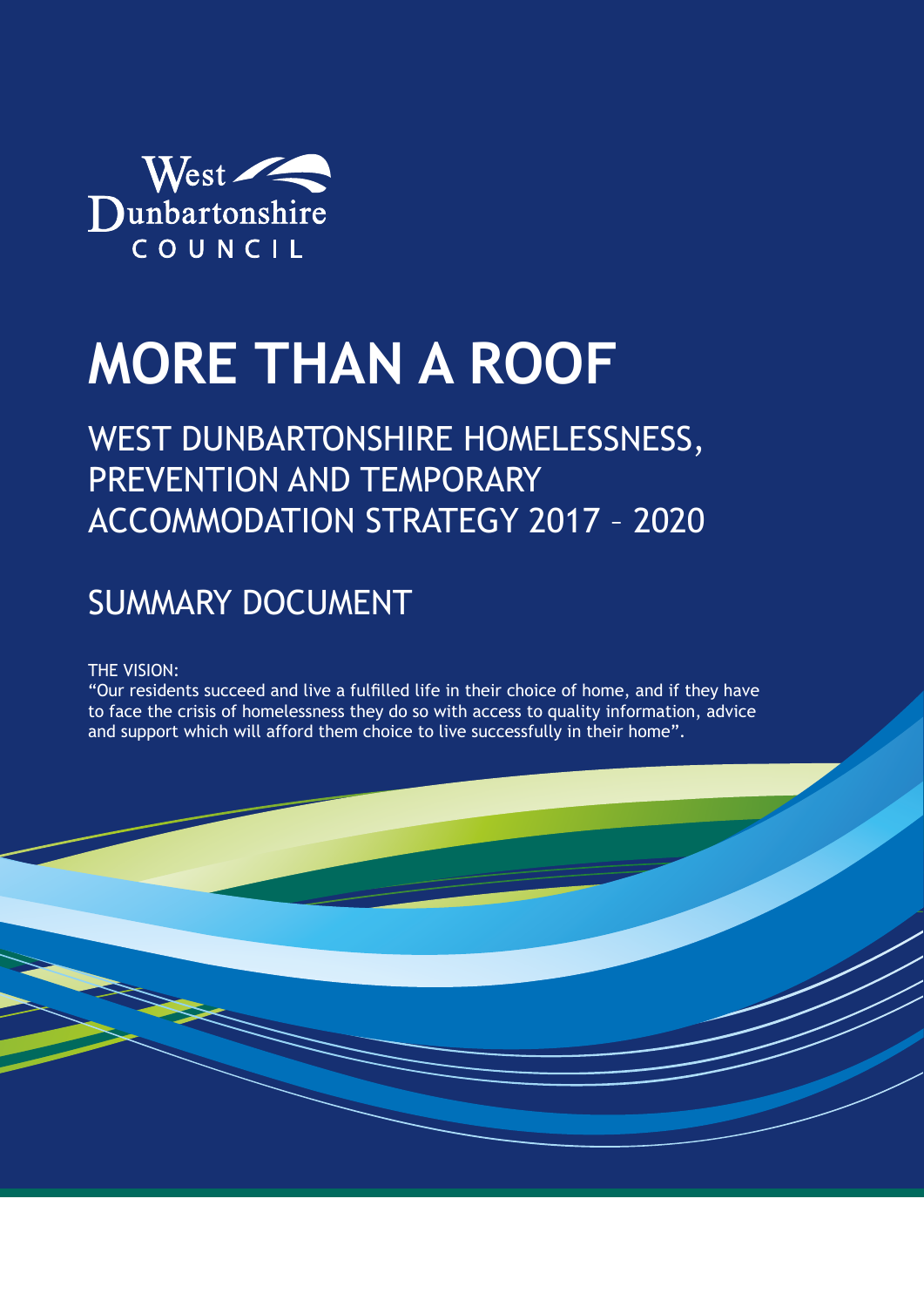# Foreword



*Thank you for reading a summary of More than a Roof – West Dunbartonshire's Homelessness, Prevention and Temporary Accommodation Strategy 2017- 2020. This strategy replaces the Homelessness Strategy that was approved in 2013 and the Temporary Accommodation* 

 *Strategy that was approved in 2012.* 

I am pleased to say that there has been an 18% reduction in homelessness presentations over the last three years. This is excellent news and reflects the move to a more preventative model of service provision and intervention.

 us are important to them. This new strategy sets out how the Council and its partners aim to tackle homelessness in West Dunbartonshire over the next 3 years. The strategy focuses on the prevention of homelessness and housing options, tenancy sustainment and housing support which are the areas our communities told The strategy also aims to ensure we have enough of the right temporary and supported accommodation to meet the needs of those who require it.

 users and residents of West Dunbartonshire. This and reduced budgets. An action plan has been developed as a result of extensive consultations with partners, service action plan will be getting delivered under a tough economic landscape with welfare reform

The Council is committed to ensuring that despite these constraints we still meet the needs of the most vulnerable in our communities by delivering effective services.

 need. As Convener of the Housing and Communities Committee I am committed to reducing homelessness in West Dunbartonshire and ensuring sustainable solutions centred around the person in

Councillor David McBride

Convener - Housing and Communities Committee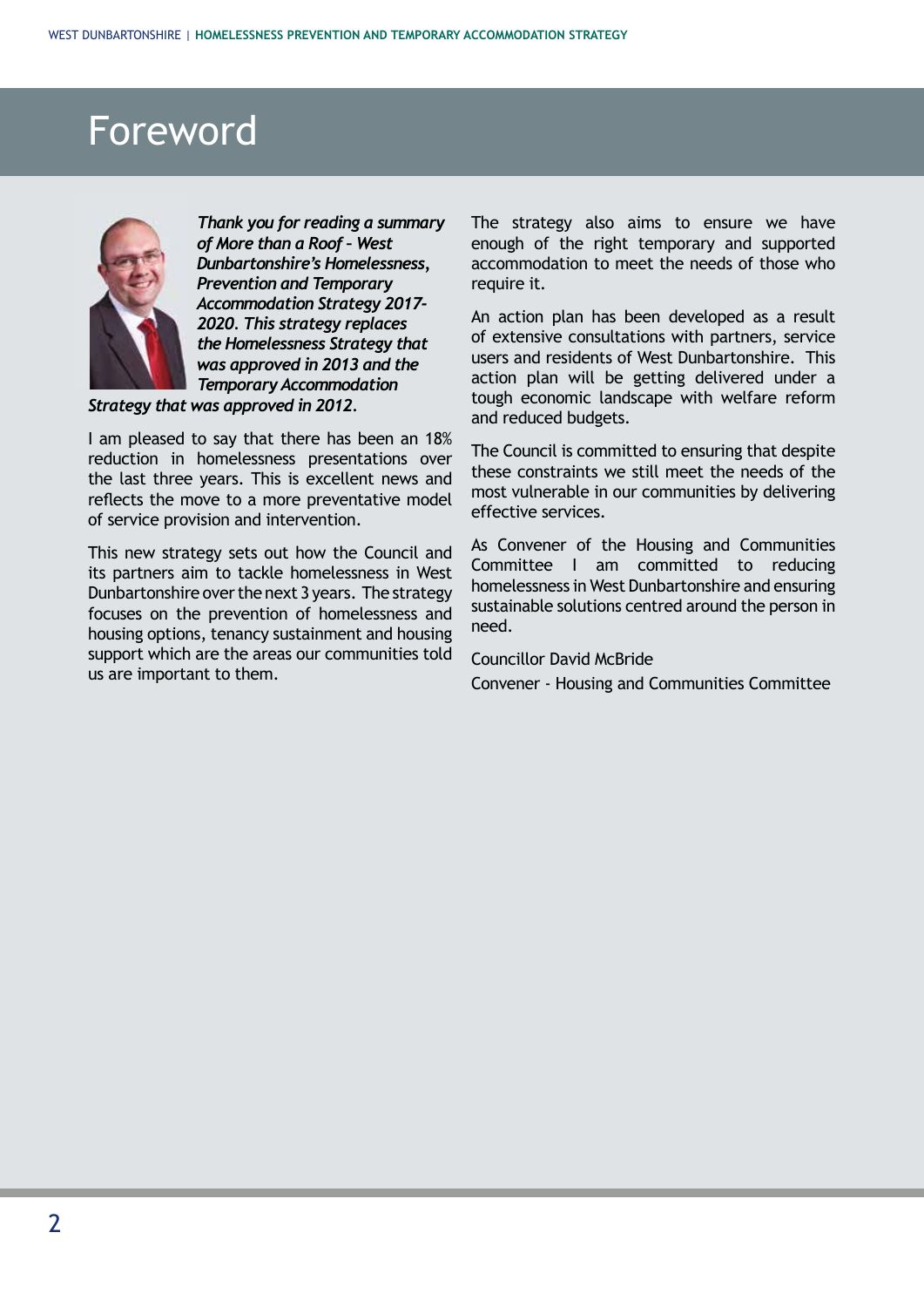#### **West Dunbartonshire Council's Homelessness, Prevention and Temporary Accommodation Strategy 2017-20 "More than a Roof"**

"More than a Roof" is West Dunbartonshire Council's fourth strategy relating to homelessness and covers the period 2017- 20. It is designed to deliver one of the main Outcomes of the new Local Housing Strategy 2017-22 that, Homelessness is minimised through prevention and early intervention measures and builds on the progress delivered by previous homelessness strategies. The strategy reflects the latest statutory framework and recent developments in the housing sector such as the introduction of the Scottish Social Housing Charter and the development of regional Housing Options Hubs.

The strategy has been developed in close consultation with homeless people and with key partners who deliver services and work with homeless people. It recognises that tackling homelessness often requires more than just providing "a place to stay" but also the support required to address a variety of sometimes complex needs. The strategy also outlines the challenges that aspects of welfare reform such as the benefit cap and universal credit pose to the funding of homeless services.

The 5 key objectives of "More than a Roof" are that:

- 1. People at risk of losing their homes get advice on preventing homelessness;
- 2. People looking for housing get information that helps them make informed choices and about the range of housing options available to them;
- 3. Homeless people get prompt and easy access to help and advice;
- 4. Homeless people are provided with suitable, good-quality temporary or emergency accommodation when this is needed; and
- 5. Homeless people are offered continuing support to help them get and keep the home they are entitled to

Some of the key actions that will need to be taken in order to deliver these objectives are outlined below:

- Increase affordable housing supply in West Dunbartonshire to meet housing need;
- Produce a report outlining future funding options for Homelessness Services;
- Introduce a housing options approach and framework for delivery;
- Invest in our staff and ensure they receive necessary training to best deliver service requirements;;
- Review Service delivery to ensure we meet service objectives
- Increase the range of housing accommodation options available across West Dunbartonshire, including Housing First and sanctuary model housing ;
- Develop an annual Charter Improvement Plan based on annual assessment of performance;
- Carry out annual review of supported and temporary accommodation provision and ensure provision of appropriate supported accommodation;
- Carry out a review of the Housing Support Service and make recommendations to best deliver service requirements:
- Mitigate the effects of aspects of welfare reform where this is appropriate;
- Tackle and reduce the levels of youth homelessness in West Dunbartonshire;
- Through effective service delivery minimise incidences of repeat homelessness;
- Ensure that homelessness is avoided from households in Scottish Secure Tenancies; and
- Work with Community Justice partners to deliver the new Criminal Justice National **Outcomes**